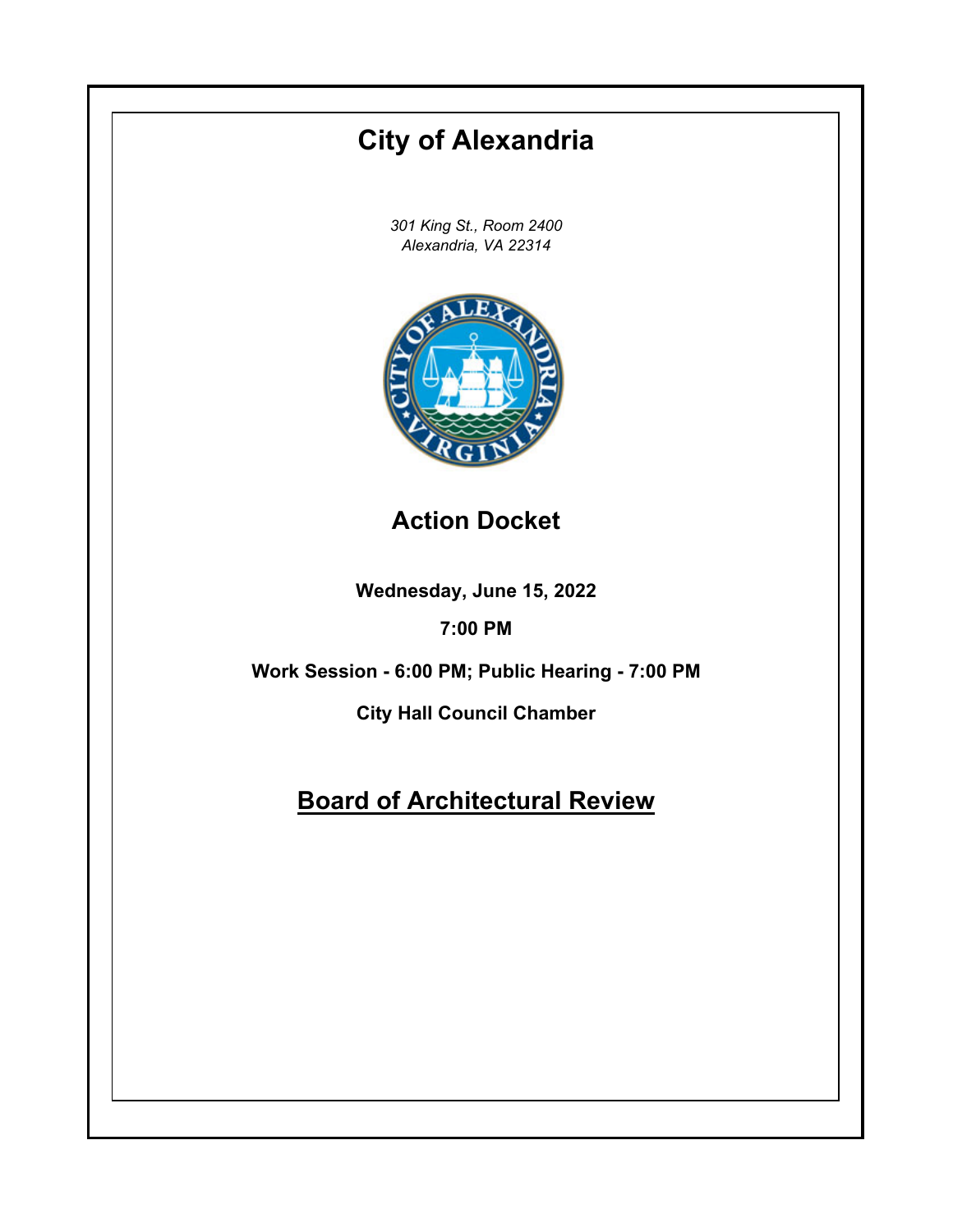# **Work Session**

The Board of Architectural Review will hold a Work Session prior to the Public Hearing to discuss the following item:

BAR #2022-00175 PG

Request for concept review at 899 and 999 North Henry Street. Applicant: Samuel Madden Fairstead Developer, LLC and MCRT Old Town LLC

The Work Session will begin at 6:00 P.M. and go until approximately 7:00 P.M. in City Hall, Room 2000, second floor.

*Attachments:* [BAR #2022-00175 Staff Report](http://alexandria.legistar.com/gateway.aspx?M=F&ID=536bb1e3-6fc0-4f8c-b7fb-ebe74dbab44a.pdf)

## **Information**

Project Locator Map

*Attachments:* [Project Locator Map](http://alexandria.legistar.com/gateway.aspx?M=F&ID=883a80d0-b95e-4584-8bf8-380fb912c3b8.pdf)

#### **1 Call To Order**

**The Board of Architectural Review hearing was called to order at 7:04 p.m. All members were present.**

#### **Minutes**

**2** Consideration of minutes from the June 1, 2022 meeting.

*Attachments:* [June 1, 2022 Minutes](http://alexandria.legistar.com/gateway.aspx?M=F&ID=299adb16-6206-46af-8015-070f4d6637fa.pdf)

**On a motion by Ms. Sennott and seconded by Ms. Ossman, the Board of Architectural Review approved the June 1, 2022 minutes, as submitted.**

## **Consent Calendar**

### **3** BAR #2022-00205 OHAD

Request for alterations and addition at 601 Princess Street. Applicant: Anne Craner

*Attachments:* [BAR #2022-00205 Staff Report](http://alexandria.legistar.com/gateway.aspx?M=F&ID=8230a26e-f02c-4009-8ab9-3c672c74775e.pdf)

**On a motion by Ms. Sennott, and seconded by Ms. Ossman, the Board of Architectural Review voted to approve BAR #2022-00205, as submitted. The motion carried on a vote of 4-1.**

**4** BAR #2022-00229 OHAD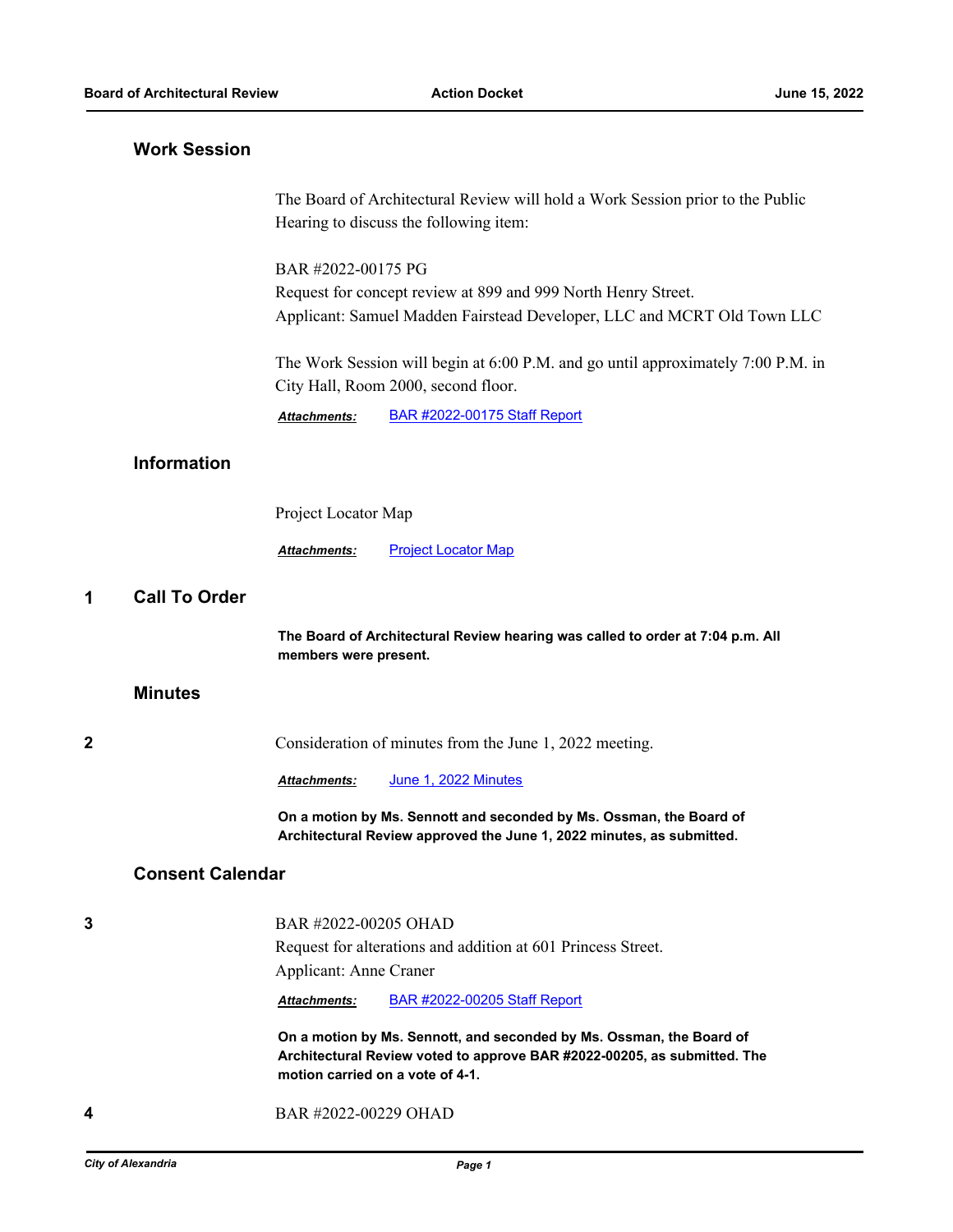Request for alterations (signage) at 321 and 323 South Fairfax Street and 316 South Royal Street.

Applicant: Old Presbyterian Meeting House

*Attachments:* [BAR #2022-00229 Staff Report](http://alexandria.legistar.com/gateway.aspx?M=F&ID=b531be3e-8853-4b21-9f4c-3f16d2141901.pdf)

**On a motion by Ms. Sennott, and seconded by Ms. Ossman, the Board of Architectural Review voted to approve BAR #2022-00229, as submitted. The motion carried on a vote of 5-0.**

# **Items Previously Deferred**

|  | I |  |
|--|---|--|
|  |   |  |

#### **5** BAR #2022-00174 PG

Request for complete demolition at 899 and 999 North Henry Street. Applicant: Samuel Madden Fairstead Developer, LLC and MCRT Old Town LLC

*Attachments:* [BAR #2022-00174 Staff Report](http://alexandria.legistar.com/gateway.aspx?M=F&ID=81185070-19a2-47f3-96fb-89560b2c288e.pdf)

**On a motion by Ms. Ossman, and seconded by Ms. Sennott, the Board of Architectural Review voted to approve BAR #2022-00174, as amended. The motion carried on a vote of 4-1.**

#### **New Business**

| 6 & 7 | BAR #2022-00271 OHAD<br>Request for demolition/encapsulation at 803 Cameron Street.                                                                                                                                              |  |  |  |
|-------|----------------------------------------------------------------------------------------------------------------------------------------------------------------------------------------------------------------------------------|--|--|--|
|       |                                                                                                                                                                                                                                  |  |  |  |
|       | Applicant: Alabama Ave. L.C.<br>BAR #2022-00249 OHAD<br>Request for alterations at 803 Cameron Street.<br>Applicant: Alabama Ave. L.C.                                                                                           |  |  |  |
|       |                                                                                                                                                                                                                                  |  |  |  |
|       |                                                                                                                                                                                                                                  |  |  |  |
|       |                                                                                                                                                                                                                                  |  |  |  |
|       | BAR #2022-00249.00271 Staff Report<br><b>Attachments:</b>                                                                                                                                                                        |  |  |  |
|       | On a motion by Ms. Ossman, and seconded by Mr. Adams, the Board of<br>Architectural Review voted to approve BAR #2022-00249 and BAR #2022-00271,<br>as submitted. The motion carried on a vote of 5-0.                           |  |  |  |
| 8 & 9 | BAR #2022-00264 OHAD                                                                                                                                                                                                             |  |  |  |
|       | Request for demolition/encapsulation at 1113 Prince Street.                                                                                                                                                                      |  |  |  |
|       | Applicant: Robert B and Jane J Wallace                                                                                                                                                                                           |  |  |  |
|       | BAR#2022-00251 OHAD                                                                                                                                                                                                              |  |  |  |
|       | Request for alterations at 1113 Prince Street.                                                                                                                                                                                   |  |  |  |
|       | Applicant: Robert B and Jane J Wallace                                                                                                                                                                                           |  |  |  |
|       | BAR #2022-00251.00264 Staff Report<br><b>Attachments:</b>                                                                                                                                                                        |  |  |  |
|       | On a motion by Mr. Sprinkle, and seconded by Ms. Ossman, the Board of<br>Architectural Review voted to approve BAR #2022-00251 and BAR #2022-00264,<br>as submitted. The motion carried on a vote of 4-0 with Mr. Adams recusing |  |  |  |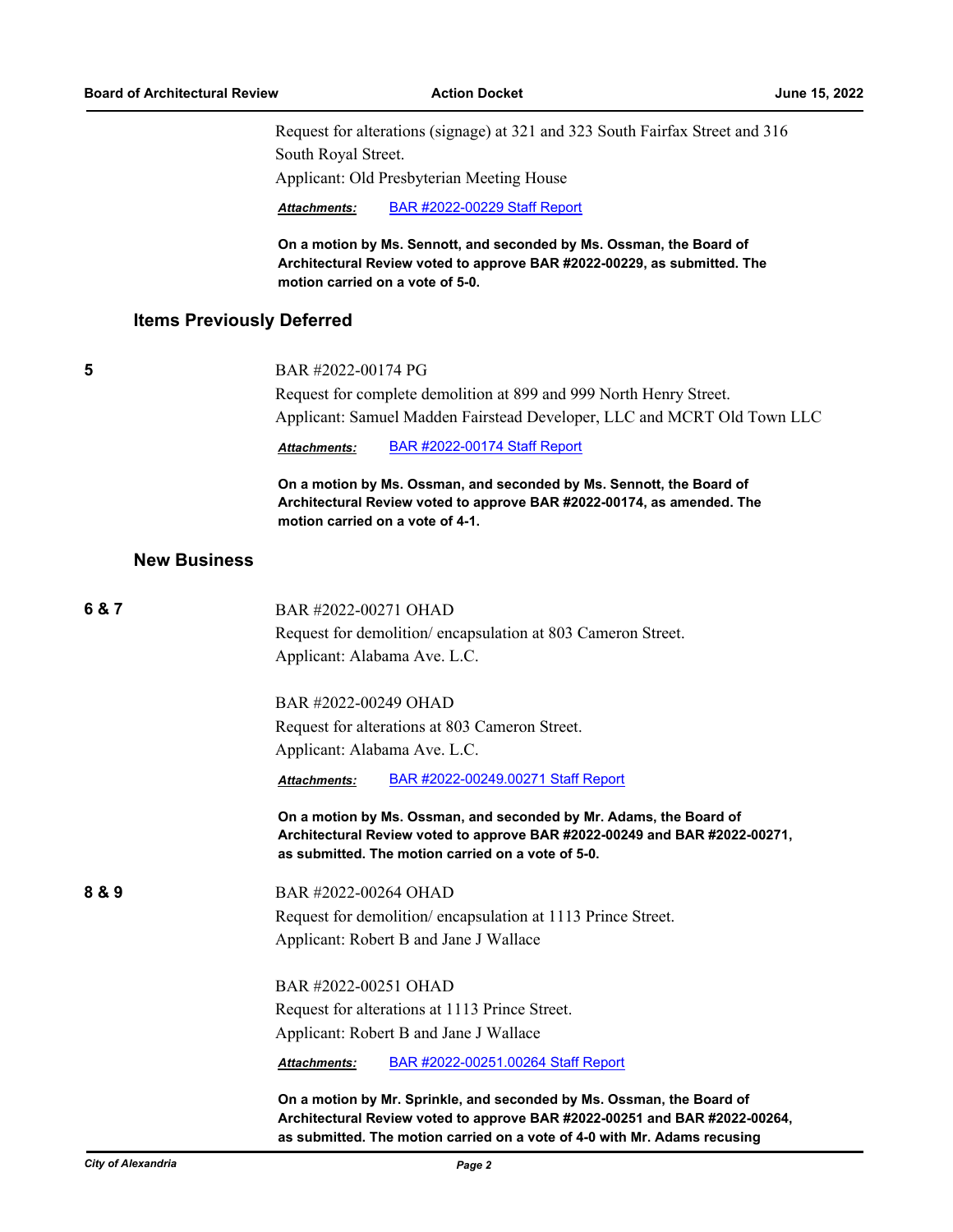**himself.**

| 10 <sub>8</sub> |                                                          | BAR #2022-00269 OHAD                                                                                                                                                                                     |  |  |  |
|-----------------|----------------------------------------------------------|----------------------------------------------------------------------------------------------------------------------------------------------------------------------------------------------------------|--|--|--|
| 11              | Request for demolition/encapsulation at 515 King Street. |                                                                                                                                                                                                          |  |  |  |
|                 |                                                          | Applicant: Douglas Development Corp                                                                                                                                                                      |  |  |  |
|                 |                                                          |                                                                                                                                                                                                          |  |  |  |
|                 |                                                          | BAR #2022-00257 OHAD                                                                                                                                                                                     |  |  |  |
|                 |                                                          | Request for alterations at 515 King Street.<br>Applicant: Douglas Development Corp                                                                                                                       |  |  |  |
|                 |                                                          |                                                                                                                                                                                                          |  |  |  |
|                 |                                                          | BAR #2022-00257.00269 Staff Report<br><b>Attachments:</b>                                                                                                                                                |  |  |  |
|                 |                                                          | By unanimous consent, the Board of Architectural Review accepted the request<br>for deferral of BAR #2022-00257 and BAR #2022-00269. The motion carried on a<br>vote of 5-0.                             |  |  |  |
| 12 &            |                                                          | BAR #2022-00256 OHAD                                                                                                                                                                                     |  |  |  |
| 13              |                                                          | Request for demolition/encapsulation at 118 Princess Street.                                                                                                                                             |  |  |  |
|                 |                                                          | Applicant: Kristina Hagman and Kevin Murphy                                                                                                                                                              |  |  |  |
|                 |                                                          | BAR #2022-00255 OHAD                                                                                                                                                                                     |  |  |  |
|                 |                                                          | Request for alterations at 118 Princess Street.                                                                                                                                                          |  |  |  |
|                 |                                                          | Applicant: Kristina Hagman and Kevin Murphy                                                                                                                                                              |  |  |  |
|                 |                                                          | BAR #2022-00255.00256 Staff Report<br><b>Attachments:</b>                                                                                                                                                |  |  |  |
|                 |                                                          | On a motion by Mr. Sprinkle, and seconded by Mr. Adams, the Board of<br>Architectural Review voted to approve BAR #2022-00255 and BAR #2022-00256,<br>as submitted. The motion carried on a vote of 5-0. |  |  |  |
| 14              | <b>Adjournment</b>                                       |                                                                                                                                                                                                          |  |  |  |
|                 |                                                          | The Board of Architectural Review hearing was adjourned at 8:59 p.m.                                                                                                                                     |  |  |  |
| 15              | <b>Administrative Approvals</b>                          |                                                                                                                                                                                                          |  |  |  |
|                 |                                                          | BAR #2022-00289                                                                                                                                                                                          |  |  |  |
|                 |                                                          | Request for awning at 101 Franklin Street.                                                                                                                                                               |  |  |  |
|                 |                                                          | Applicant: Mark Eisenhower and Amy Fries                                                                                                                                                                 |  |  |  |
|                 |                                                          | BAR #2022-00287                                                                                                                                                                                          |  |  |  |
|                 |                                                          | Request for signage at 815 King Street.                                                                                                                                                                  |  |  |  |
|                 |                                                          | Applicant: ARK Sign Services                                                                                                                                                                             |  |  |  |
|                 |                                                          | BAR #2022-00273                                                                                                                                                                                          |  |  |  |

Request for window replacement at 705 Devon Place. Applicant: Karlen Murray